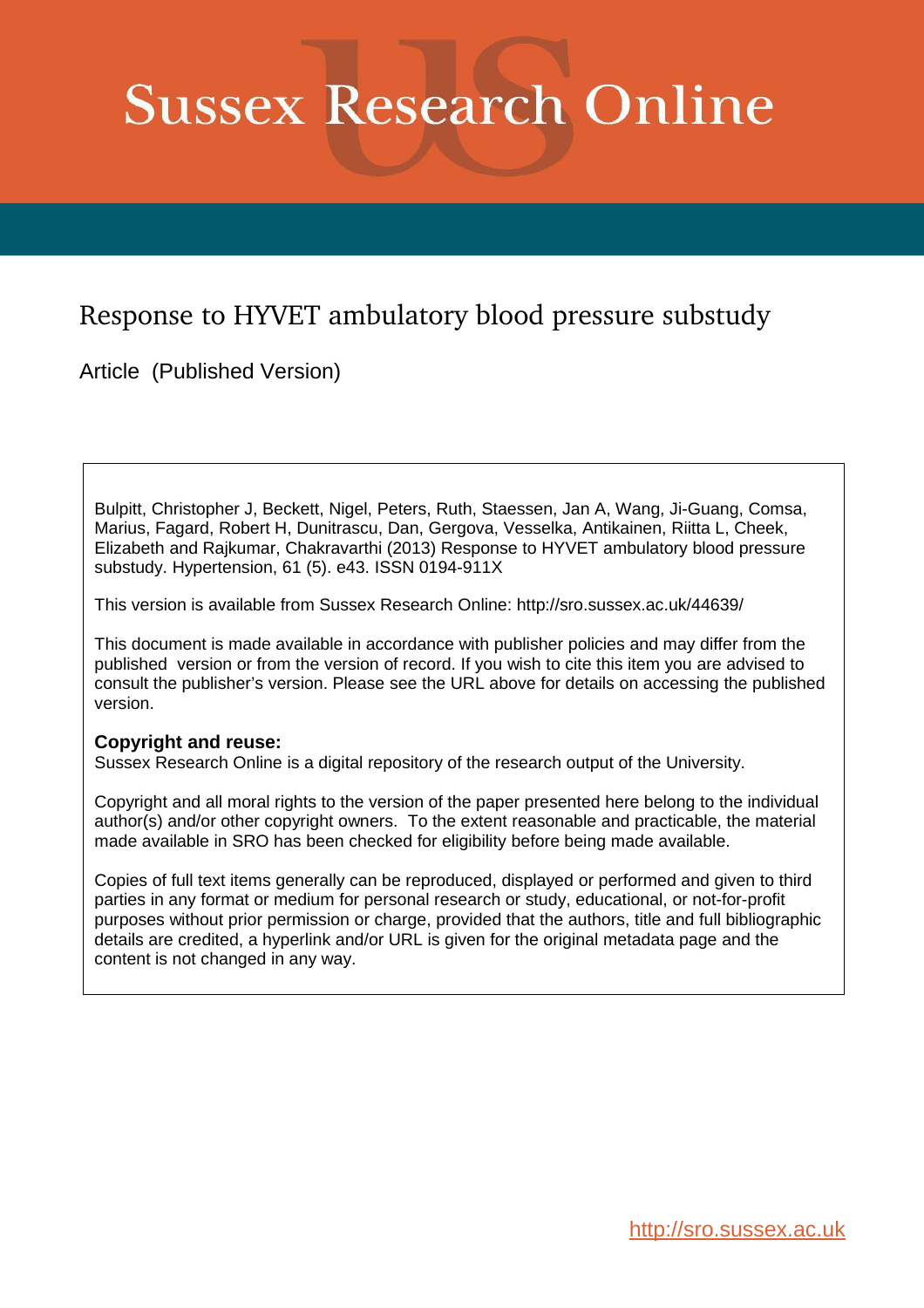



## **Response to HYVET Ambulatory Blood Pressure Substudy**

Cheek and Chakravarthi Rajkumar Comsa, Robert H. Fagard, Dan Dumitrascu, Vesselka Gergova, Riitta L. Antikainen, Elizabeth Christopher J. Bulpitt, Nigel Beckett, Ruth Peters, Jan A. Staessen, Ji-Guang Wang, Marius

Print ISSN: 0194-911X. Online ISSN: 1524-4563 Copyright © 2013 American Heart Association, Inc. All rights reserved. *Hypertension* is published by the American Heart Association, 7272 Greenville Avenue, Dallas, TX 75231 doi: 10.1161/HYPERTENSIONAHA.111.00897 *Hypertension.* 2013;61:e43; originally published online March 4, 2013;

<http://hyper.ahajournals.org/content/61/5/e43> World Wide Web at: The online version of this article, along with updated information and services, is located on the

this process is available in the [Permissions and Rights Question and Answer d](http://www.ahajournals.org/site/rights/)ocument. click Request Permissions in the middle column of the Web page under Services. Further information about Office. Once the online version of the published article for which permission is being requested is located, in *Hypertension* can be obtained via RightsLink, a service of the Copyright Clearance Center, not the Editorial **Permissions:** Requests for permissions to reproduce figures, tables, or portions of articles originally published

<http://www.lww.com/reprints> **Reprints:** Information about reprints can be found online at:

<http://hyper.ahajournals.org//subscriptions/> **Subscriptions:** Information about subscribing to *Hypertension* is online at: